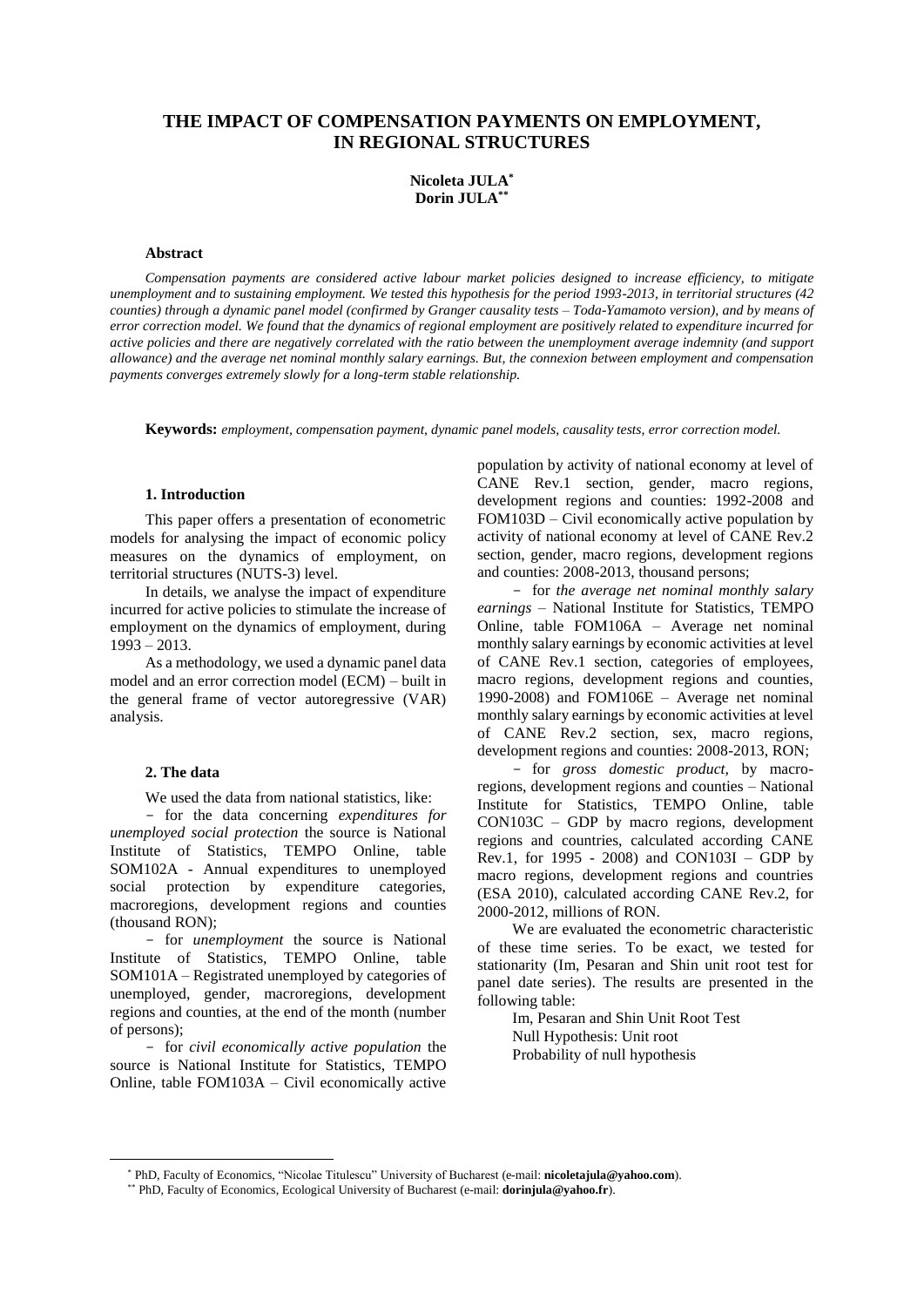|                                                  |       |         | cha   | $\mathrm{cm}\mathrm{s}$ | gdp,  |
|--------------------------------------------------|-------|---------|-------|-------------------------|-------|
|                                                  | ocup  | d(ocup) | /gdp  | /csn                    | $\%$  |
| BH                                               | 0.000 | 0.010   | 0.242 | 0.098                   | 0.018 |
| ${\rm BN}$                                       | 0.229 | 0.001   | 0.081 | 0.136                   | 0.035 |
| $\operatorname{CJ}$                              | 0.627 | 0.006   | 0.147 | 0.012                   | 0.002 |
| <b>MM</b>                                        | 0.986 | 0.000   | 0.000 | 0.690                   | 0.007 |
| SM                                               | 0.329 | 0.008   | 0.112 | 0.015                   | 0.094 |
| $\rm{SJ}$                                        | 0.325 | 0.000   | 0.341 | 0.134                   | 0.005 |
| $\mathbf{A}\mathbf{B}$                           | 0.278 | 0.011   | 0.366 | 0.603                   | 0.026 |
| $\rm BV$                                         | 0.421 | 0.015   | 0.226 | 0.911                   | 0.002 |
| ${\rm CV}$                                       | 0.016 | 0.000   | 0.003 | 0.025                   | 0.004 |
| $\rm{HR}$                                        | 0.897 | 0.009   | 0.025 | 0.008                   | 0.009 |
| $\mathbf{M}\mathbf{S}$                           | 0.256 | 0.000   | 0.786 | 0.030                   | 0.007 |
| ${\bf SB}$                                       | 0.756 | 0.002   | 0.020 | 0.034                   | 0.033 |
| $\rm BC$                                         | 0.510 | 0.008   | 0.022 | 0.003                   | 0.009 |
| BT                                               | 0.546 | 0.022   | 0.056 | 0.147                   | 0.016 |
| IS                                               | 0.337 | 0.001   | 0.000 | 0.014                   | 0.070 |
| $\rm{NT}$                                        | 0.124 | 0.006   | 0.008 | 0.010                   | 0.109 |
| SV                                               | 0.238 | 0.000   | 0.005 | 0.139                   | 0.005 |
| <b>VS</b>                                        | 0.439 | 0.000   | 0.017 | 0.016                   | 0.014 |
| <b>BR</b>                                        | 0.402 | 0.000   | 0.017 | 0.059                   | 0.012 |
| $\mathbf{B}\mathbf{Z}$                           | 0.410 | 0.000   | 0.000 | 0.025                   | 0.020 |
| CT                                               | 0.505 | 0.015   | 0.097 | 0.038                   | 0.000 |
| $\operatorname{GL}$                              | 0.733 | 0.005   | 0.551 | 0.074                   | 0.011 |
| $\ensuremath{\mathsf{T}}\ensuremath{\mathsf{L}}$ | 0.164 | 0.002   | 0.371 | 0.054                   | 0.039 |
| $\ensuremath{\text{VR}}\xspace$                  | 0.509 | 0.001   | 0.186 | 0.100                   | 0.048 |
| $\rm{AG}$                                        | 0.733 | 0.002   | 0.197 | 0.205                   | 0.026 |
| CL                                               | 0.689 | 0.001   | 0.000 | 0.272                   | 0.035 |
| $DB$                                             | 0.025 | 0.001   | 0.009 | 0.008                   | 0.019 |
| ${\rm GR}$                                       | 0.543 | 0.015   | 0.000 | 0.039                   | 0.038 |
| $\mathbf{I}$                                     | 0.940 | 0.008   | 0.095 | 0.136                   | 0.071 |
| <b>PH</b>                                        | 0.542 | 0.355   | 0.002 | 0.753                   | 0.189 |
| TR                                               | 0.865 | 0.007   | 0.243 | 0.020                   | 0.019 |
| IF                                               | 0.464 | 0.191   | 0.000 | 0.006                   | 0.433 |
| B                                                | 0.315 | 0.008   | 0.034 | 0.083                   | 0.118 |
| DJ                                               | 0.371 | 0.002   | 0.234 | 0.215                   | 0.006 |
| GJ                                               | 0.187 | 0.011   | 0.024 | 0.051                   | 0.002 |
| MH                                               | 0.156 | 0.000   | 0.121 | 0.359                   | 0.007 |
| <b>OT</b>                                        | 0.519 | 0.001   | 0.002 | 0.098                   | 0.016 |
| $\ensuremath{\text{VL}}\xspace$                  | 0.369 | 0.000   | 0.010 | 0.001                   | 0.003 |
| ${\sf AR}$                                       | 0.394 | 0.002   | 0.022 | 0.061                   | 0.001 |
| CS                                               | 0.039 | 0.000   | 0.002 | 0.477                   | 0.001 |
| HD                                               | 0.367 | 0.083   | 0.008 | 0.098                   | 0.018 |
| TM                                               | 0.519 | 0.013   | 0.004 | 0.022                   | 0.002 |

The above results are generated by the software EViews-8.

Legend:

OCUP = employment (thousand persons);<br>GDP = gross domestic product (millions

 $=$  gross domestic product (millions of RON);

CHS = unemployment indemnity (and support allowance, until 2006), thousand RON;<br>CHA = CPSS – CHS, expenditure for active labour market policies to stimulate the inci

= CPSS – CHS, expenditure for active labour market policies to stimulate the increase of employment (thousand RON), where: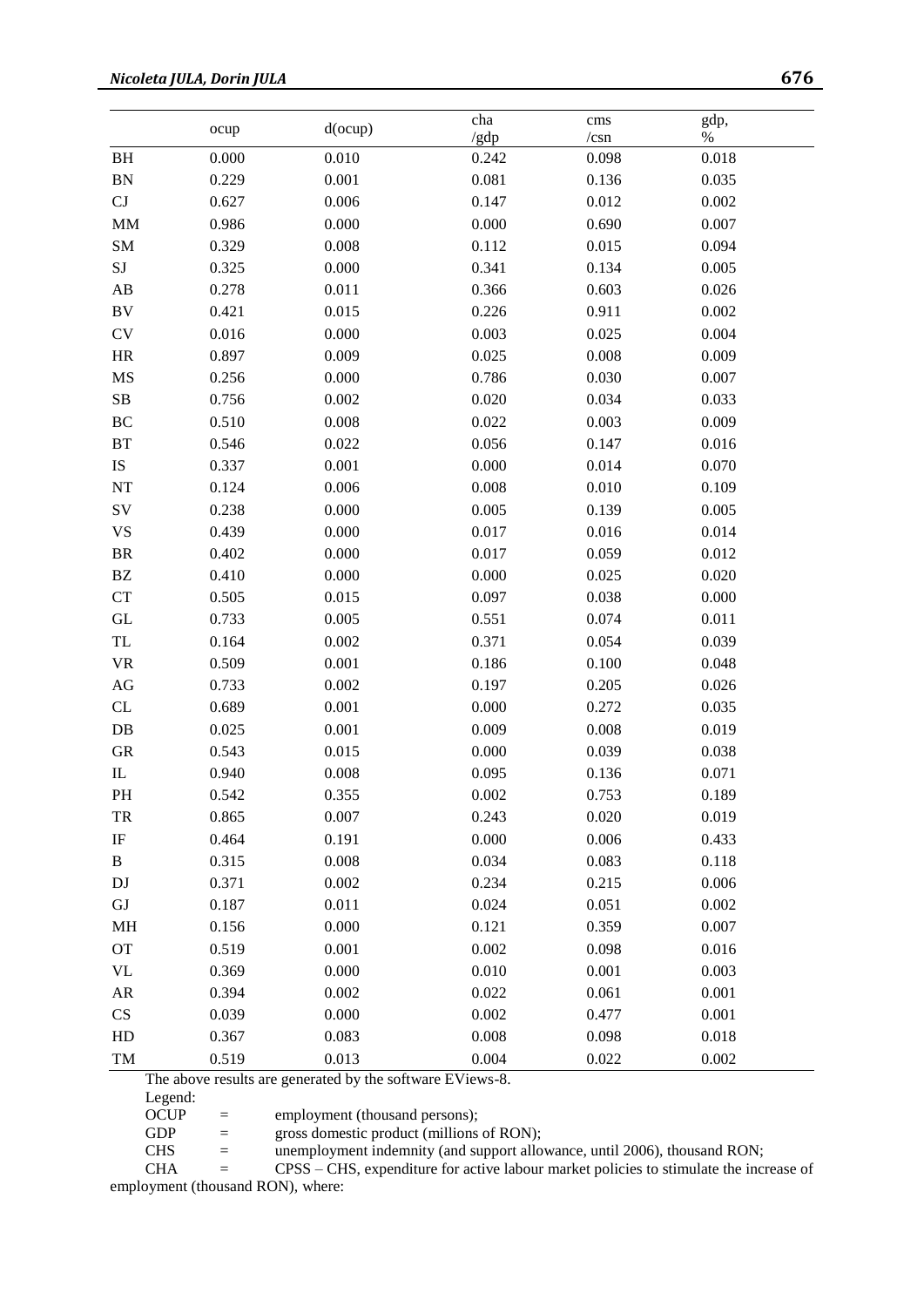| <b>CPSS</b>        |     | expenditures for unemployed social protection (thousand RON);                   |
|--------------------|-----|---------------------------------------------------------------------------------|
| <b>CSN</b>         | $=$ | average net nominal monthly salary earnings (RON);                              |
| <b>CMS</b>         | $=$ | CHS/SOM, i.e., average unemployment indemnity (and support allowance), thousand |
| RON/person, where: |     |                                                                                 |
| <b>SOM</b>         | $=$ | unemployment (number of persons).                                               |
|                    |     | The above table shows the following characteristics of series:                  |
| <b>Series</b>      |     | Nature of series:                                                               |
| <b>OCUP</b>        |     | I(1)                                                                            |
| <b>CHA</b>         |     |                                                                                 |
| <b>GDP</b>         |     | I(0)                                                                            |
| CHS/SOM            |     |                                                                                 |
| CSN/1000           |     | I(0)                                                                            |
| @pc(GDP)           |     | I(0)                                                                            |

So, the series concerning civil employment is integrated of first order, denoted I(1), and the other are stationary, symbolized I(0).

### **3. Causality relationship between employment and active labour market policies**

We analyze the causality relationship between dynamics of employment (OCUP) and expenditure incurred for active policies to stimulate the increase of employment (CHA), as share to gross domestic product (GDP), namely,  $\frac{1}{\text{GDP}}$ . The Granger CHA

Causality Test is applied on a model with two control variables: the first control variable is the ratio between the unemployment average indemnity (and support allowance – until 2006), CHS/SOM, toward average net nominal monthly salary earnings, CSN, namely, CHS/SOM

and the second control variable is the CSN/1000

percentage change in GDP, namely, @PC(GDP). The results are presented in the following table:

VAR Granger Causality/Block Exogeneity Wald Tests

Sample: 1993 2015

Included observations: 630

| Dependent variable: d(OCUP) |  |  |
|-----------------------------|--|--|
|-----------------------------|--|--|

| $P^{\text{per}}$         |            |                             |        |  |  |  |
|--------------------------|------------|-----------------------------|--------|--|--|--|
| Excluded                 | Chi-sq     | df                          | Prob.  |  |  |  |
| <b>CHA</b><br><b>GDP</b> | 26.78092 2 |                             | 0.0000 |  |  |  |
| CHS/SOM                  | 7.404576 2 |                             | 0.0247 |  |  |  |
| CSN/1000<br>@PC(GDP)     | 9.317361   | $\mathcal{D}_{\mathcal{L}}$ | 0.0095 |  |  |  |
| $\Delta$ 11              | 50.82695   |                             | 0.0000 |  |  |  |

The above results are generated by the software EViews-8.

If we reject the hypothesis that expenditure for active labour market policies to stimulate the increase of employment (CHA), as share to GDP,  $\frac{1}{GDP}$ , does not Granger Cause the dynamics of employment, then the error is insignificant (less than 0.01%). Therefore, we reject the hypothesis of non-causality (as defined CHA

by Granger). Further, we reject both the hypothesis that the ratio between the unemployment average indemnity (and support allowance), CHS/SOM, toward average net nominal monthly salary earnings, CHS/SOM

CSN, namely  $\frac{C120760 \text{ cm}}{\text{CSN}/1000}$ , does not Granger Cause the dynamics of employment and the same relationship between the GDP growth and the dynamics of employment.

It is interesting that the relationships between dynamics of employment and the evolution of expenditure for active labour market policies to stimulate the increase of employment are not reciprocal interactions. In the next table, we can observe that if we reject the hypothesis that dynamics of employment does not Granger Cause the expenditure for active policies to stimulate the increase

of employment (CHA), as share to GDP,  $\frac{GAT}{GDP}$ , then **CHA** 

the error is about 78.6% (see table below), much higher than standard significance level (5%).

Also, the available data do not signal the existence of a causality relationship between expenditure for active policies to stimulate the increase of employment, as share to GDP,  $\frac{\text{cm}}{\text{GDP}}$ , and the ratio between the unemployment average indemnity (and support allowance), toward average net nominal monthly salary earnings,  $\frac{1000 \text{ S/m}}{1000}$ . If we reject the hypothesis of non-causality between these two variables, then the error is larger than 30% (see table below). CHA CHS/SOM

| CHA<br>Dependent variable: |        |                             |        |  |  |  |
|----------------------------|--------|-----------------------------|--------|--|--|--|
| Excluded                   | Chi-sq | df                          | Prob.  |  |  |  |
| d(OCUP)                    | 0.4809 | $\mathcal{D}_{\mathcal{L}}$ | 0.7863 |  |  |  |
| CHS/SOM<br>CSN/1000        | 2.3779 | $\mathcal{D}_{\mathcal{L}}$ | 0.3045 |  |  |  |
| @PC(GDP)                   | 169.16 | $\mathcal{L}$               | 0.0000 |  |  |  |
| $\Delta$ 11                | 236.69 |                             | 0.0000 |  |  |  |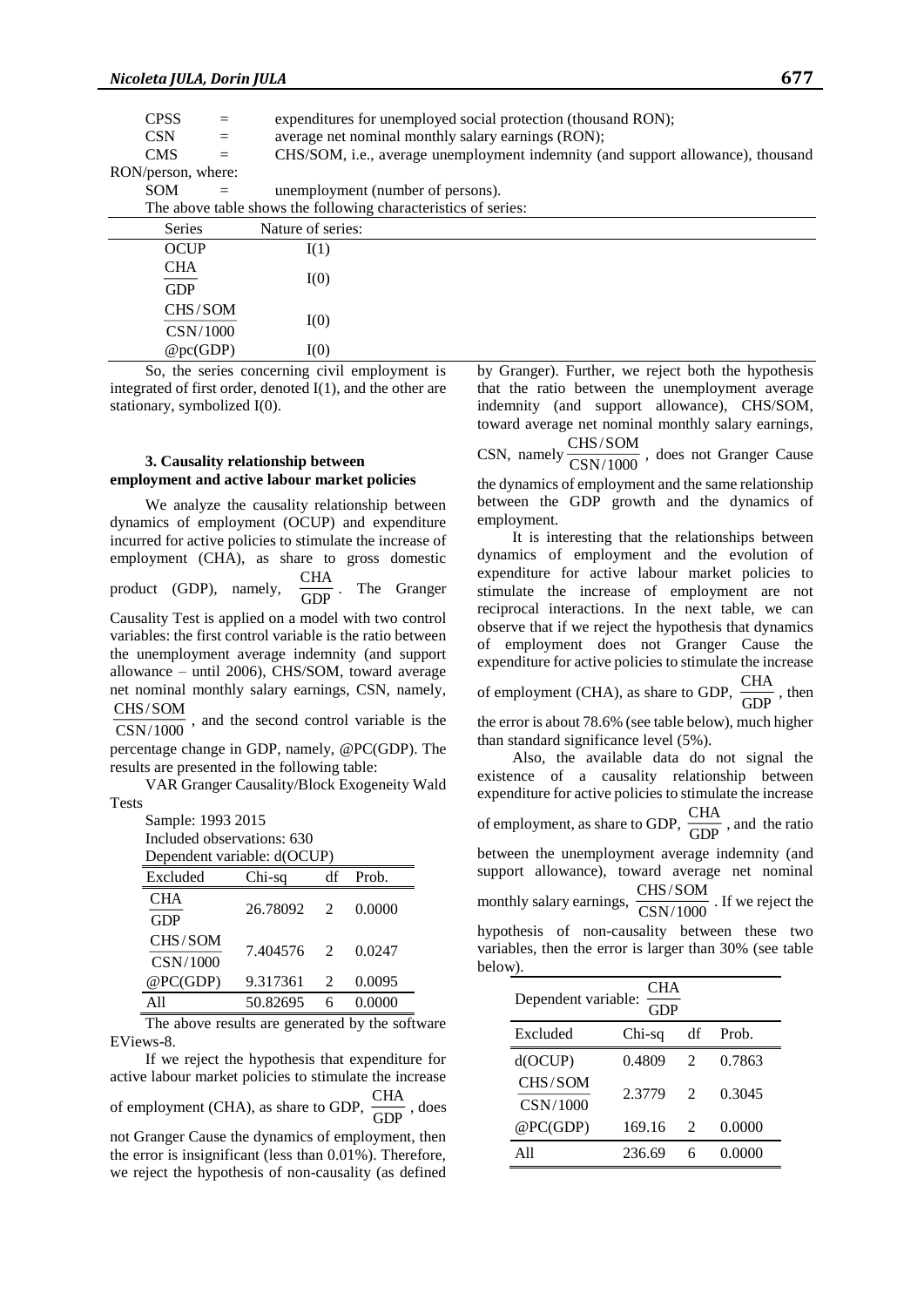The above results are generated by the software EViews-8.

Like in employment case, we do not reject the hypothesis that GDP dynamics is Granger cause on expenditure for active labour market policies to stimulate the increase of employment.

### **4. Vector Error Correction Model**

Granger causality test assesses only the possibility of a link between two variables, without estimating direction and intensity of such a link. We evaluate further the possibility that between the dynamics of employment and expenditure for active policies to stimulate the increase of employment to be a long-term stable connection. Econometric test whether these series are cointegrated.

#### **4.1. Tests for cointegration**

Because the series are relatively short (1993 – 2013), for increased confidence, we use two panel cointegration tests: *Kao (Engel-Granger based) Residual Cointegration Test* and *Fisher (combined Johansen) Panel Cointegration Test*. The EViews-8 results are presented below.

Kao Residual Cointegration Test

| Series: | $d(OCUP)$ , | <b>CHA</b> | CHS/SOM  |
|---------|-------------|------------|----------|
|         |             | <b>GDP</b> | CSN/1000 |

@PC(GDP)

Sample: 1993 2015 Included observations: 966 Null Hypothesis: No cointegration Trend assumption: No deterministic trend User-specified lag length: 1

Newey-West automatic bandwidth selection and Bartlett kernel

| ADF                 | $-3.491228$ 0.0002 |  |
|---------------------|--------------------|--|
|                     |                    |  |
| Residual variance   | 301.6127           |  |
| <b>HAC</b> variance | 106.2654           |  |

Augmented Dickey-Fuller Test Equation Dependent Variable: D(RESID) Method: Least Squares Sample (adjusted): 1998 2012 Included observations: 630 after adjustments

| Variable Coef |         | Std.<br>Error              | t-St. Prob |
|---------------|---------|----------------------------|------------|
| $RES_{-1}$    |         | $-0.85$ 0.0511 $16.7$ 0.00 |            |
| D(RESD)       | $-0.24$ | $0.0336 - 7.1$             | 0.00       |
| R-sq.         | 0.60    | <b>MDV</b>                 | $-0.36$    |
| Adj.R-<br>sq. | 0.60    | S.D. DV                    | 17.51      |
| <b>SER</b>    | 11.1    | AIC                        | 7.648      |

| Variable Coef  |           | Std.<br>Error | t-St. Prob |
|----------------|-----------|---------------|------------|
| <b>SSR</b>     | 76819 SIC |               | 7.662      |
| LL h           |           | $-2407$ HOC   | 7.654      |
| DW stat $2.09$ |           |               |            |

According to *Kao (Engel-Granger based) Residual Cointegration Test, rejecting the Null Hypothesis* (no cointegration) involves an error of 0.02%, below the standard 5%. Accordingly, we reject the null hypothesis: we do not have econometric arguments to accept the hypothesis that the series are not cointegrated.

We present also the EViews-8 results for *Fisher (combined Johansen) Panel Cointegration Test* with no deterministic trend in the data, and no intercept or trend in the cointegrating equation:

Johansen Fisher Panel Cointegration Test

| Series: |             | <b>CHA</b> | CHS/SOM  |
|---------|-------------|------------|----------|
|         | $d(OCUP)$ , | GDP        | CSN/1000 |

@PC(GDP)

Sample: 1993 2015 Included observations: 966

Trend assumption: No deterministic trend

Lags interval (in first differences): 1 1

Unrestricted Cointegration Rank Test (Trace and Maximum Eigenvalue)

|                                      | <b>Fisher Stat</b> |       |                       |       |
|--------------------------------------|--------------------|-------|-----------------------|-------|
| Hypothesized trace<br>No. of $CE(s)$ | test               | Prob. | max-<br>eigen<br>test | Prob. |
| None                                 | 1051. 0.00         |       | 762.4                 | 0.00  |
| At most 1                            | 505.3 0.00         |       | 354.2                 | 0.00  |
| At most 2                            | 256.8 0.00         |       | 202.6                 | 0.00  |
| At most 3                            | 173.4 0.00         |       | 173.4                 | 0.00  |

Probabilities are computed using asymptotic Chi-square distribution.

Individual cross section results

|                                | Trace  | Prob. | $Max-$<br>Eign | Prob. |
|--------------------------------|--------|-------|----------------|-------|
| Hypothesis of no cointegration |        |       |                |       |
| AB                             | 56.406 |       | 0.000 26.970   | 0.020 |
| AG                             | 56.362 |       | 0.000 26.480   | 0.024 |
| AR                             | 80.931 |       | 0.000 38.168   | 0.000 |
| B                              | 62.208 |       | 0.000 32.898   | 0.003 |
| <b>BC</b>                      | 67.159 |       | 0.000 27.398   | 0.017 |
| <b>BH</b>                      | 90.797 |       | 0.000 38.968   | 0.000 |
| <b>BN</b>                      | 65.794 |       | 0.000 39.492   | 0.000 |
| <b>BR</b>                      | 99.082 | 0.000 | 77.596         | 0.000 |
| RТ                             | 88.096 |       | 46.099         | 0.000 |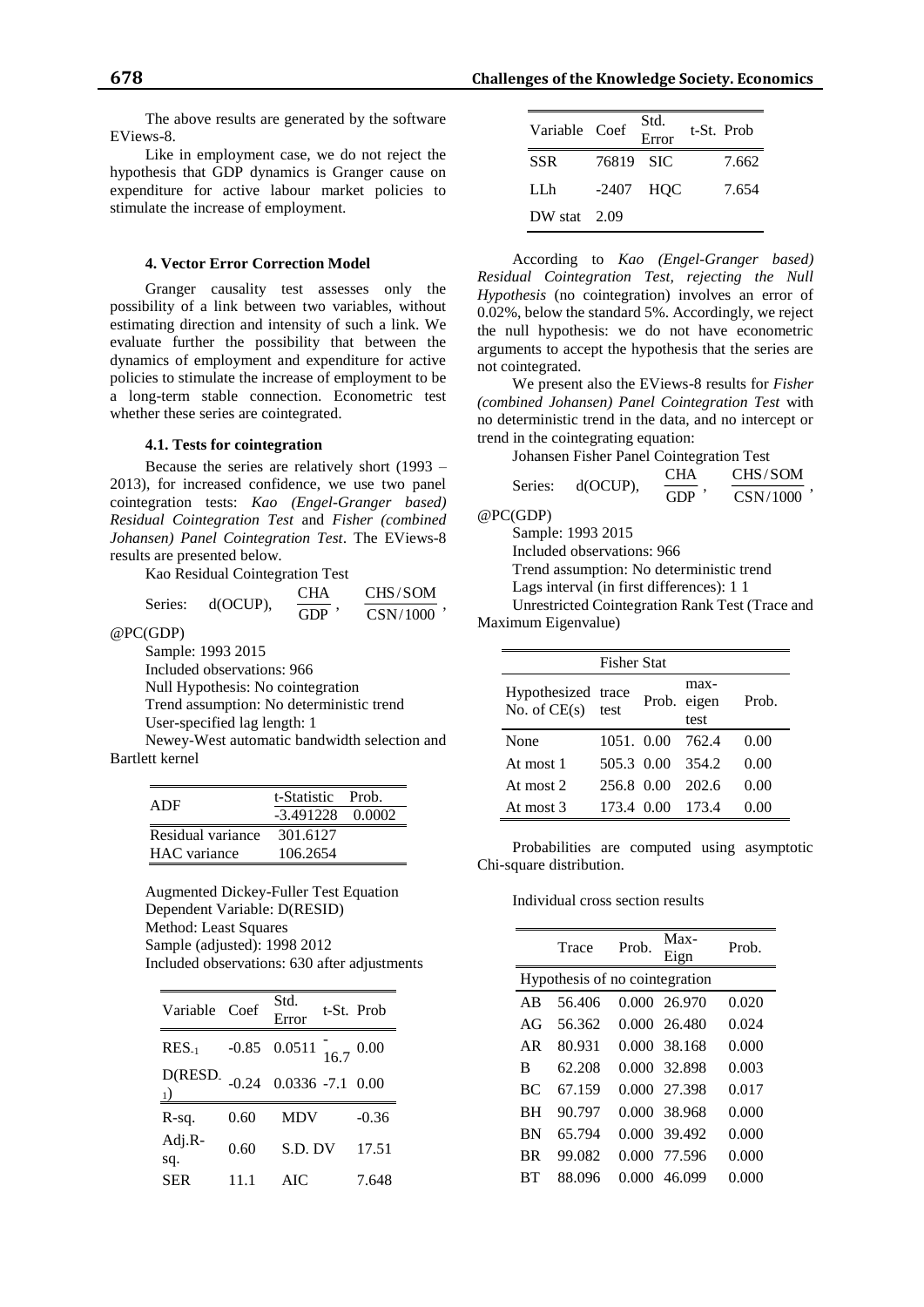|                        | Trace                          | Prob. | Max-<br>Eign | Prob. |
|------------------------|--------------------------------|-------|--------------|-------|
|                        | Hypothesis of no cointegration |       |              |       |
| <b>BV</b>              | 63.898                         | 0.000 | 36.014       | 0.000 |
| <b>BZ</b>              | 73.876                         | 0.000 | 31.224       | 0.004 |
| CJ                     | 91.145                         | 0.000 | 51.769       | 0.000 |
| CL                     | 46.149                         | 0.011 | 23.361       | 0.063 |
| $\overline{\text{CS}}$ | 125.100                        | 0.000 | 86.681       | 0.000 |
| <b>CT</b>              | 87.419                         | 0.000 | 53.907       | 0.000 |
| <b>CV</b>              | 94.344                         | 0.000 | 49.253       | 0.000 |
| DB                     | 72.216                         | 0.000 | 28.207       | 0.013 |
| DJ                     | 44.806                         | 0.015 | 27.711       | 0.015 |
| GJ                     | 141.306                        | 0.000 | 78.256       | 0.000 |
| GL                     | 54.067                         | 0.001 | 24.893       | 0.039 |
| <b>GR</b>              | 56.031                         | 0.000 | 42.379       | 0.000 |
| HD                     | 96.898                         | 0.000 | 64.974       | 0.000 |
| HR                     | 62.641                         | 0.000 | 44.608       | 0.000 |
| IF                     | 33.911                         | 0.185 | 15.493       | 0.465 |
| IL.                    | 67.488                         | 0.000 | 46.910       | 0.000 |
| <b>IS</b>              | 62.347                         | 0.000 | 33.836       | 0.001 |
| MH                     | 64.081                         | 0.000 | 34.971       | 0.001 |
| <b>MM</b>              | 91.822                         | 0.000 | 56.949       | 0.000 |
| MS                     | 77.680                         | 0.000 | 45.551       | 0.000 |
| <b>NT</b>              | 77.154                         | 0.000 | 42.409       | 0.000 |
| OТ                     | 74.638                         | 0.000 | 41.880       | 0.000 |
| PH                     | 74.782                         | 0.000 | 34.150       | 0.001 |
| SB                     | 80.580                         | 0.000 | 31.844       | 0.003 |
| <b>SJ</b>              | 84.773                         | 0.000 | 34.074       | 0.001 |
| <b>SM</b>              | 48.808                         | 0.005 | 26.109       | 0.026 |
| SV                     | 77.227                         | 0.000 | 59.356       | 0.000 |
| <b>TL</b>              | 87.922                         | 0.000 | 48.547       | 0.000 |
| TM                     | 93.412                         | 0.000 | 54.362       | 0.000 |
| TR                     | 54.431                         | 0.001 | 33.903       | 0.001 |
| VL                     | 63.688                         | 0.000 | 33.354       | 0.002 |
| <b>VR</b>              | 71.855                         | 0.000 | 36.420       | 0.000 |
| VS                     | 83.113                         | 0.000 | 51.666       | 0.000 |

MacKinnon-Haug-Michelis (1999) p-values

In above table, in the first column, there are the 42 Romanian counties. In order to reduce the publishing space, we have not presented the final three tables of Johansen test (hypothesis of at most 1, 2 and 3 cointegration relationship).

The *Fisher (combined Johansen) Panel Cointegration Test* reject the null hypothesis: no cointegration relationship between the variables, both in panel (as common relationship – first above table of test) and in individual cross section (all the 42 counties – the second above table).

#### **4.2. The model**

Given the results of cointegration tests, we build a Vector Error Correction (VEC) model.

$$
d^{2}(OCUP_{ii}) = \beta[d(OCUP_{i,t-1}) + a_{1}d\left(\frac{CHA_{t-1}}{GDP_{t-1}}\right) +a_{2}\frac{CHS_{t-1}/SOM_{t-1}}{CSN_{t-1}/1000} + a_{3}\omega PC(GDP_{t-1})] +b_{1}d^{2}(OCUP_{i,t-1}) + b_{2}d^{2}(OCUP_{i,t-2}) + b_{3}d\left(\frac{CHA_{i,t-1}}{GDP_{i,t-1}}\right) + b_{4}d\left(\frac{CHA_{i,t-2}}{GDP_{i,t-2}}\right) ++ b_{5}d\left(\frac{CHS_{i,t-1}/SOM_{i,t-1}}{CSN_{i,t-1}/1000}\right) + b_{6}d\left(\frac{CHS_{i,t-2}/SOM_{i,t-2}}{CSN_{i,t-2}/1000}\right) + b_{7}d[\omega PC(GDP_{i,t-1})] +
$$

+  $b_8d[@PC(GDP_{i,t-2})]+e_{it}.$ 

where  $d^2(X) = (1 - L)^2 X_t$ , and L is lag operator:  $L(X_t) =$  $X_t - X_{t-1};$ 

 $@PC(X_t) = [(X_t - X_{t-1})/X_t] \cdot 100,$  one-period percentage change (%);

OCUP<sub>it</sub> = employment, in county *i*, year *t*, thousand persons;

 $SOM_{it}$  = unemployment, in county *i*, year *t*, persons;

GDP<sub>it</sub> = gross domestic product, in county *i*, year *t*, millions RON;

 $CHS<sub>it</sub>$  = unemployment indemnity (and Support allowance, until 2006), in county *i*, year *t*, thousand RON;

 $CHA_{it}$  = expenditure for active policies to stimulate the increase of employment in county *i*, year *t*, thousand RON;

 $CSN_{it}$  = average net nominal monthly salary earnings, in county *i*, year *t*, RON

If  $β < 0$  is econometrically significant, then the model evolves towards a long-term equilibrium relationship:

$$
d(OCUP_{i,t-1}) + a_1 d \left( \frac{CHA_{t-1}}{GDP_{t-1}} \right) + a_2 \frac{CHS_{t-1}/SOM_{t-1}}{CSN_{t-1}/1000} +
$$

$$
+ a_3@PC(GDP_{t-1}) = 0
$$

In other words, the long-term equilibrium relationship is:

$$
d(OCUP_{i,t-1}) = -a_1 d \left( \frac{CHA_{t-1}}{GDP_{t-1}} \right) - a_2 \frac{CHS_{t-1}/SOM_{t-1}}{CSN_{t-1}/1000} - a_3 @PC(GDP_{t-1})
$$

For the above model, we selected VAR process with lag = 2 by using VAR Lag Order Selection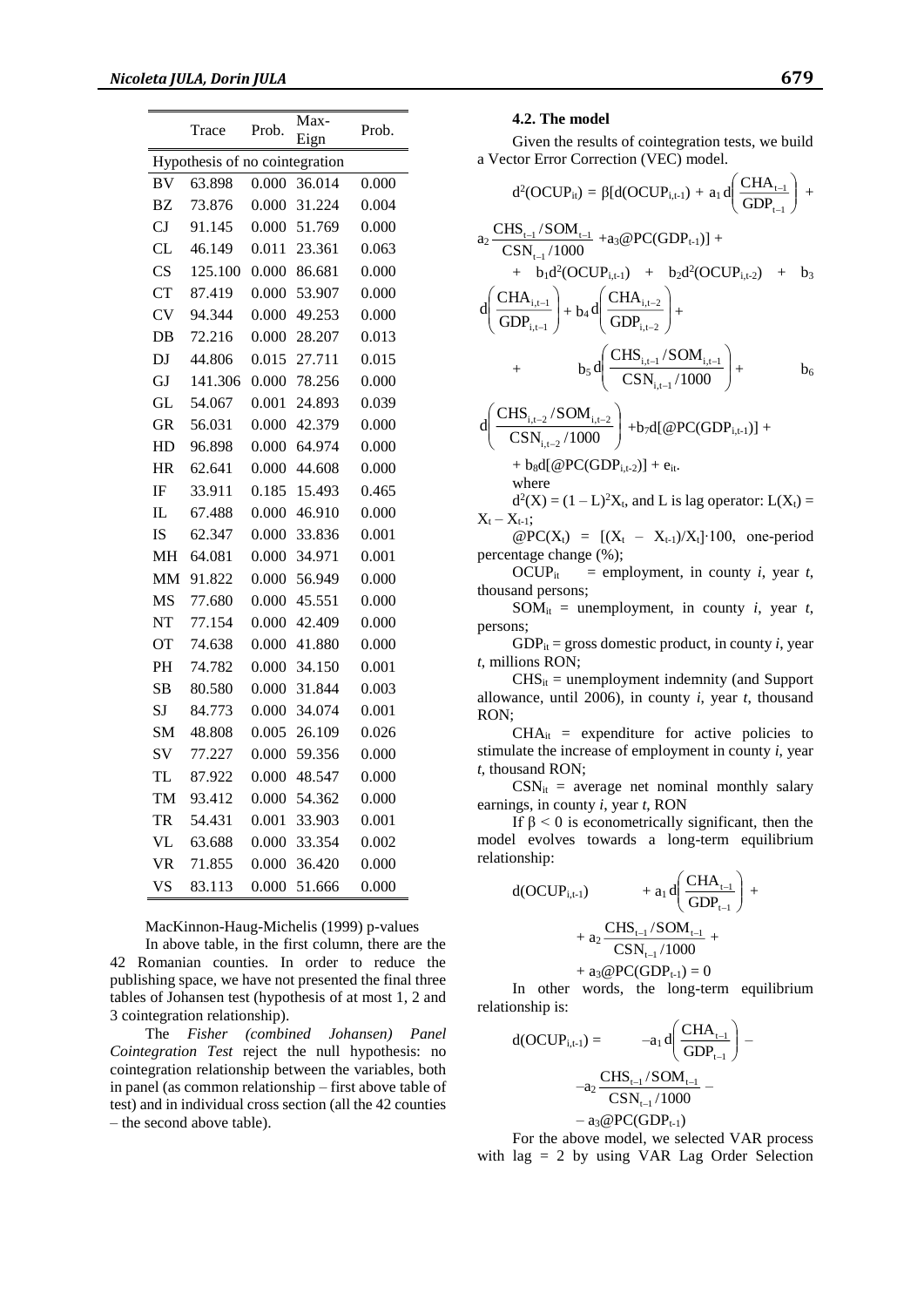| Lag | LR     | AIC   | <b>SC</b> | HQ      |
|-----|--------|-------|-----------|---------|
| 1   | NA     | 12.82 | 13.28     | 13.00   |
| 2   | $102*$ | 11.85 | 12.8*     | $12.2*$ |
| 3   | 23.47  | 11.91 | 13.30     | 12.47   |
| 4   | 11.24  | 12.12 | 13.98     | 12.87   |
| 5   | 15.22  | 12.27 | 14.58     | 13.20   |
| 6   | 25.14  | 12.23 | 15.01     | 13.35   |
| 7   | 25.23  | 12.16 | 15.40     | 13.46   |
| 8   | 13.53  | 12.28 | 15.98     | 13.77   |
| 9   | 18.64  | 12.27 | 16.44     | 13.95   |
| 10  | 25.12  | 12.08 | 16.71     | 13.94   |
| 11  | 9.92   | 12.22 | 17.31     | 14.26   |
| 12  | 19.77  | 12.05 | 17.60     | 14.28   |
| 13  | 24.12  | 11.67 | 17.69     | 14.09   |
| 14  | 15.31  | 11.51 | 17.99     | 14.11   |
| 15  | 13.63  | 11.3* | 18.27     | 14.11   |

Criteria from EViews-8, with lag – max = 15, as follow:

\* indicates lag order selected by the criterion LR: sequential modified LR test statistic (each test at 5% level)

AIC: Akaike information criterion

SC: Schwarz information criterion

HQ: Hannan-Quinn information criterion

In above table, excepting AIC (inconclusive, lag  $= 15$  is not acceptable), all other criterions indicate the  $lag = 2$ .

#### **5. Results and conclusions**

The EViews-8 results of the model are as follows:

> Vector Error Correction Estimates Sample (adjusted): 1999 2012

Included observations: 588 after adjustments Standard errors in ( ) & t-statistics in [ ]

| Cointegrating Eq:                         | CointEq1     |  |
|-------------------------------------------|--------------|--|
| $d(OCUP_{t-1})$                           | 1.000000     |  |
| $CHA_{t-1}$                               | -5402.507    |  |
| $\rm{PIB}_{t-1}$                          | (418.872)    |  |
|                                           | $[-12.8977]$ |  |
|                                           | 5086.404     |  |
| $CHS_{t-1}/SOM_{t-1}$<br>$CSN_{t-1}/1000$ | (929.370)    |  |
|                                           | [5.47296]    |  |
| $@PC(GDP_{t-1})$                          | $-639.8350$  |  |
|                                           | (79.3631)    |  |
|                                           | $[-8.06212]$ |  |
| <b>Error Correction:</b>                  | d(OCUP, 2)   |  |
| CointEq1                                  | $-8.77E-0.5$ |  |
|                                           | $(1.7E-05)$  |  |
|                                           | [-5.28629]   |  |

| $d(OCUP_{t-1}, 2)$                                                               | $-0.811589$         |  |  |  |
|----------------------------------------------------------------------------------|---------------------|--|--|--|
|                                                                                  | (0.03887)           |  |  |  |
|                                                                                  | $[-20.8806]$        |  |  |  |
| $d(OCUP_{t-2}, 2)$                                                               | $-0.242868$         |  |  |  |
|                                                                                  | (0.03767)           |  |  |  |
|                                                                                  | $[-6.44668]$        |  |  |  |
|                                                                                  | $-0.422639$         |  |  |  |
| $\text{d}\!\left(\frac{\text{CHA}_{\text{t-1}}}{\text{GDP}_{\text{t-1}}}\right)$ | (0.16466)           |  |  |  |
|                                                                                  | $[-2.56677]$        |  |  |  |
|                                                                                  | $-0.066607$         |  |  |  |
| $d\left(\frac{\text{CHA}_{t-2}}{\text{GDP}_{t-2}}\right)$                        | (0.12012)           |  |  |  |
|                                                                                  | $[-0.55451]$        |  |  |  |
|                                                                                  | $-0.633559$         |  |  |  |
| $\rm{d} \bigg( \frac{CHS_{t-1}/SOM_{t-1}}{CSN_{t-1}/1000} \bigg)$                | (0.79649)           |  |  |  |
|                                                                                  | $[-0.79544]$        |  |  |  |
|                                                                                  | 1.409310            |  |  |  |
| $\rm{d}\left(\frac{CHS_{t-2}/SOM_{t-2}}{CSN_{t-2}/1000}\right)$                  | (0.78894)           |  |  |  |
|                                                                                  | [1.78634]           |  |  |  |
| $d$ (@PC(GDP <sub>t-1</sub> ))                                                   | 0.163798            |  |  |  |
|                                                                                  | (0.03099)           |  |  |  |
|                                                                                  | [5.28494]           |  |  |  |
| $d$ (@PC(GDP <sub>t-2</sub> ))                                                   | 0.114653            |  |  |  |
|                                                                                  | (0.02377)           |  |  |  |
|                                                                                  | [4.82356]           |  |  |  |
| R-squared                                                                        | 0.513782            |  |  |  |
| Adj. R-squared                                                                   | 0.507064            |  |  |  |
| Sum sq. resids                                                                   | 90555.31            |  |  |  |
| S.E. equation                                                                    | 12.50598            |  |  |  |
| F-statistic                                                                      | 76.47807            |  |  |  |
| Log likelihood                                                                   | $-2315.211$         |  |  |  |
| Akaike AIC                                                                       | 7.905478            |  |  |  |
| Schwarz SC                                                                       | 7.972469            |  |  |  |
| Mean dependent                                                                   | 0.596088            |  |  |  |
| S.D. dependent                                                                   | 17.81240            |  |  |  |
| Determ.res.cov. (dof adj.)                                                       | 34388               |  |  |  |
| 32330<br>Determinant resid.cov.                                                  |                     |  |  |  |
| Log likelihood<br>AIC                                                            | $-6390.2$<br>21.871 |  |  |  |
| Schwarz criterion                                                                | 22.169              |  |  |  |
|                                                                                  |                     |  |  |  |

In order to reduce the publishing space, we have not presented the cointegrating equations for the other CHA

variables:  $\frac{C127}{PIB}$ ,  $\frac{C12775071}{CSN/1000}$  and @PC(GDP<sub>t-1</sub>). CSN/1000 CHS/SOM

In the model,  $\beta = -8.77E-0.05 < 0$ , is negative and significantly different from zero (t-stat =  $-5.28629$ ). This means there is a long-term relationship between dynamics of employment and the exogenous variables from model:

$$
d(OCUP_{i,t-1}) = 5402.507 \, d \left( \frac{CHA_{t-1}}{GDP_{t-1}} \right) -
$$